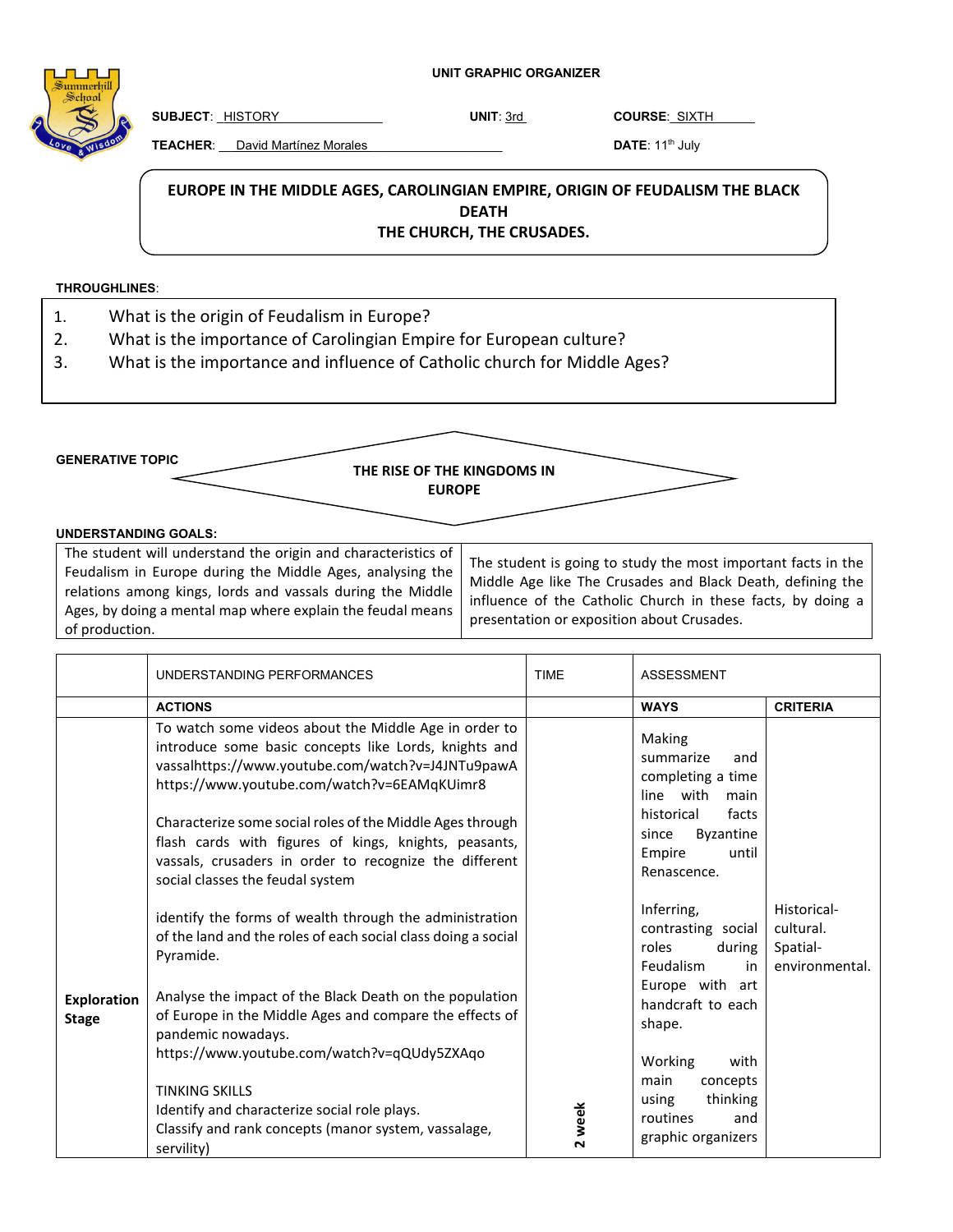|                        |                                                                                                                                                                                                                                                                                                                                                                                                                                                                                                                                                                                                                                                                                               |        | (Concept map and<br>Time line)<br><b>SYNTHESIS</b><br>PROJECT:<br>The teacher will<br>explain<br>the<br>elaboration of a<br>manual for the<br>elaboration<br>оf<br>that<br>figures<br>each<br>represent<br>social role of the<br>feudal system.                                                                                                                                                                                                                                                                                                                                                                       |                                                   |
|------------------------|-----------------------------------------------------------------------------------------------------------------------------------------------------------------------------------------------------------------------------------------------------------------------------------------------------------------------------------------------------------------------------------------------------------------------------------------------------------------------------------------------------------------------------------------------------------------------------------------------------------------------------------------------------------------------------------------------|--------|-----------------------------------------------------------------------------------------------------------------------------------------------------------------------------------------------------------------------------------------------------------------------------------------------------------------------------------------------------------------------------------------------------------------------------------------------------------------------------------------------------------------------------------------------------------------------------------------------------------------------|---------------------------------------------------|
| Guided<br><b>Stage</b> | To Identify the different social classes of the time:<br>nobility, clergy and peasants across a brochure with<br>shapes by each social role<br>To recognize on the timeline the economic, social and<br>political effects that the pandemics of the Middle Ages<br>have had in contrast to the present time.<br>Describe the ways in which the Catholic Church gained<br>economic and political power during the Middle Ages<br>throughout Europe and through taxes, and educational<br>institutions.<br><b>TINKING SKILLS</b><br>Identify and characterize social role plays.<br>relate cause and effect arguments<br>develop creativity to represent historical events in their<br>own way. | 3 week | Matching<br>characteristics of<br>Kings,<br>lords,<br>vassals<br>and<br>peasants through<br>set of pictures and<br>statements.<br>(classroom<br>workshop)<br>contrasting<br>medieval political<br>religious<br>and<br>institutions with<br>current forms of<br>production<br>and<br>explaining<br>the<br>effects<br>of<br>pandemics in each<br>period of time.<br>(2dn workshop)<br><b>SYNTHESIS</b><br><b>PROJECT</b><br>Students will cut<br>out and decorate<br>feudal<br>society<br>figures on small<br>pieces<br>of<br>cardboard within<br>a setting that they<br>recreate.<br>(a<br>theatre, or a map,<br>etc.) | Historical<br>cultural.<br>Ethical-<br>political. |